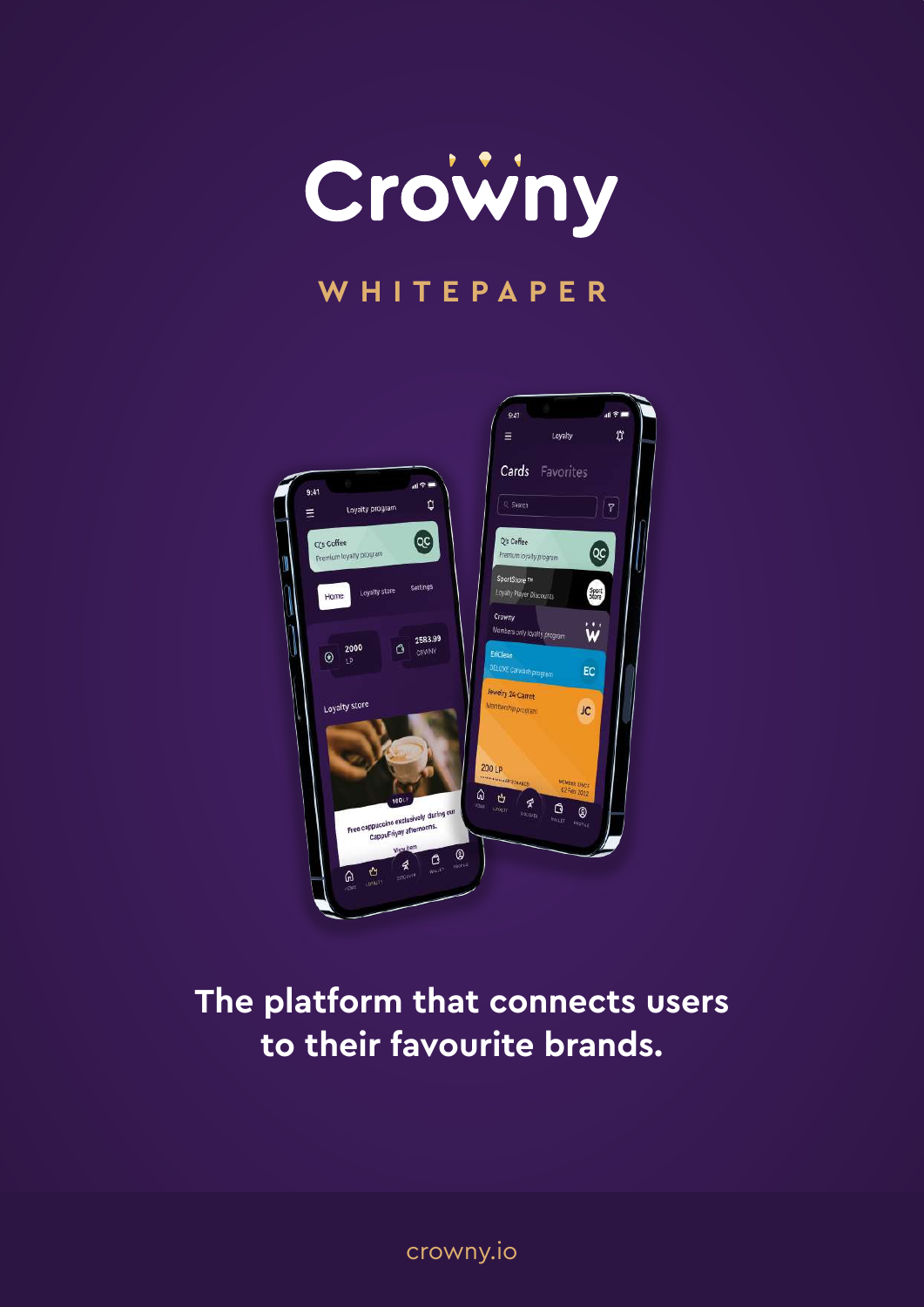## **Table of contents**

| <b>Table of Contents</b><br>$\mathbf 2$ |    |
|-----------------------------------------|----|
| 1. Introduction                         | 3  |
| 2. The Crowny Platform                  | 4  |
| 2.1. How does it work?                  | 5  |
| 2.2. Loyalty System                     | 5  |
| 2.3. Advertising Portal                 | 6  |
| 2.3.1. Campaign creation                | 6  |
| 2.3.2. Trigger selection                | 7  |
| 2.4. Consumer Application               | 9  |
| 2.4.1. Settings                         | 9  |
| 2.4.2. Wallets                          | 9  |
| 2.4.3. Rewards                          | 9  |
| 2.4.4. Gamification                     | 9  |
| 3. The \$CRWNY Token                    | 10 |
| Services<br>3.1.                        | 10 |
| <b>Providing Liquidity</b><br>3.2.      | 10 |
| Staking \$CRWNY<br>3.2.                 | 10 |
| <b>NFTs</b><br>3.3.                     | 10 |
| 4. Tokenomics                           | 11 |
| 5. Growth & Roadmap                     | 12 |
| 6. Team                                 | 13 |
| 7. Partners                             | 14 |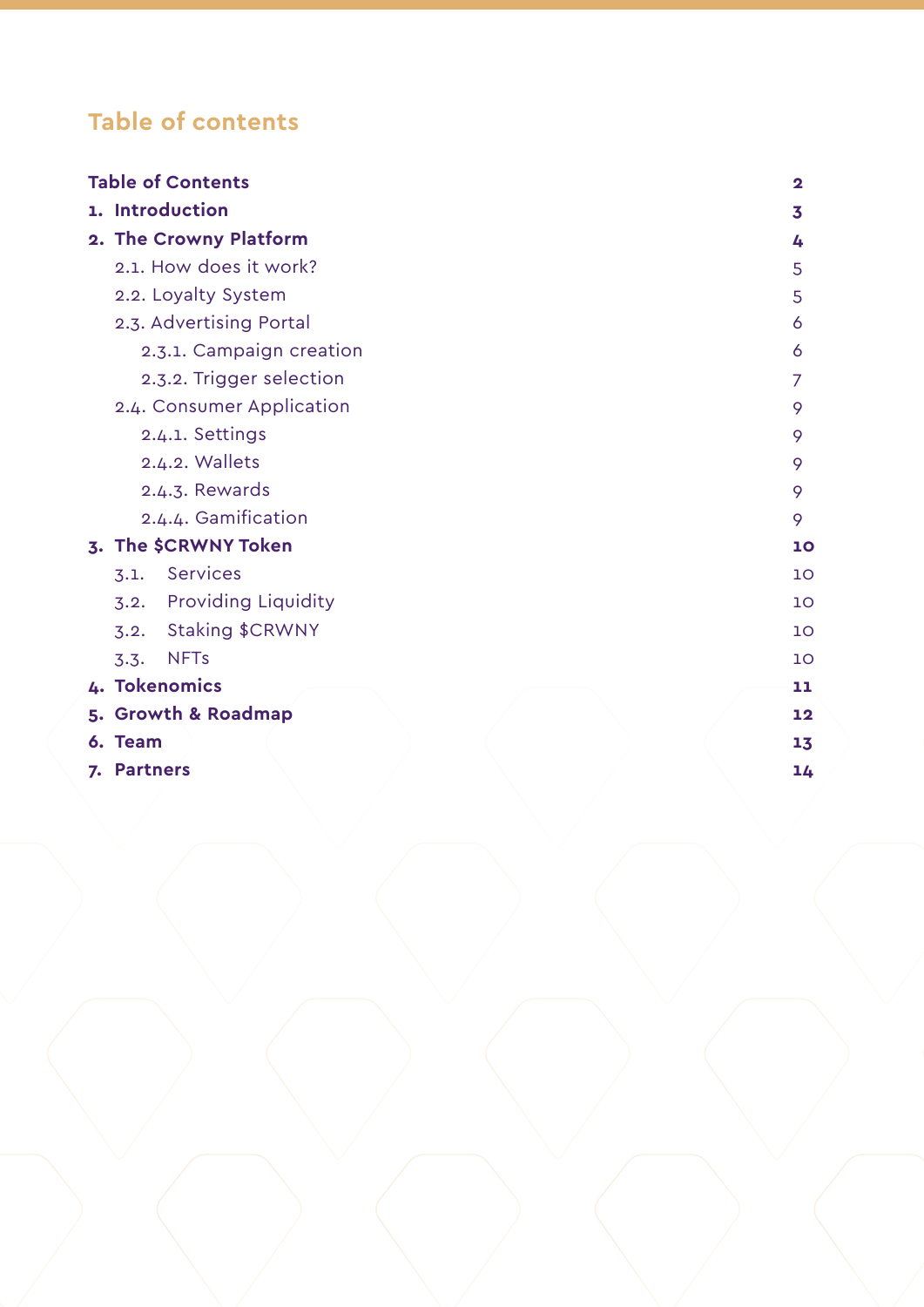## **1. Introduction**

Annoying ads are something we can all relate to. You can find them everywhere when browsing the internet or scrolling through your favourite social media platforms. In most cases, they keep you from doing the thing you were aiming to do.

However, this does not mean that you would want to block every single ad. 68% of consumers have said that they are fine with consuming ads, as long as they are relevant<sup>1</sup>. This number would be even higher if the ads would include some kind of reward. But most people can agree that, most of the time, ads are both irrelevant and worthless.

Most of the ads viewed or engaged by consumers end up as a waste of money and time. Brands are not able to target the right audiences. It is clear that ad budgets do not have sufficient results when you take all the intermediaries into account, as well as the fact that at least 50% $^2$  of ad impressions go unseen, and that, on average,  $46\%^3$  of ads are poorly targeted.

To summarize, consumers want relevant ads, and brands could benefit from better targeting and lower costs. Crowny offers a solution that will be beneficial to all parties, especially since advertisements influence 90% of consumers before making a purchase<sup>4</sup>. Crowny is a platform that connects users with their favourite brands, ensuring that brands reach the right target audience, while protecting user privacy. Users receive relevant content and offers based on their chosen preferences, while earning Crowny tokens (\$CRWNY) and loyalty points.

<sup>1</sup> https:/www.vieodesign.com/blog/new-data-why-people-hate-ads

<sup>2</sup> https:/signal.co/blog/waste-in-advertising/

<sup>3</sup> https:/signal.co/blog/waste-in-advertising/

<sup>4</sup> https:/smallbiztrends.com/2017/12/traditional-versus-digital-advertising.html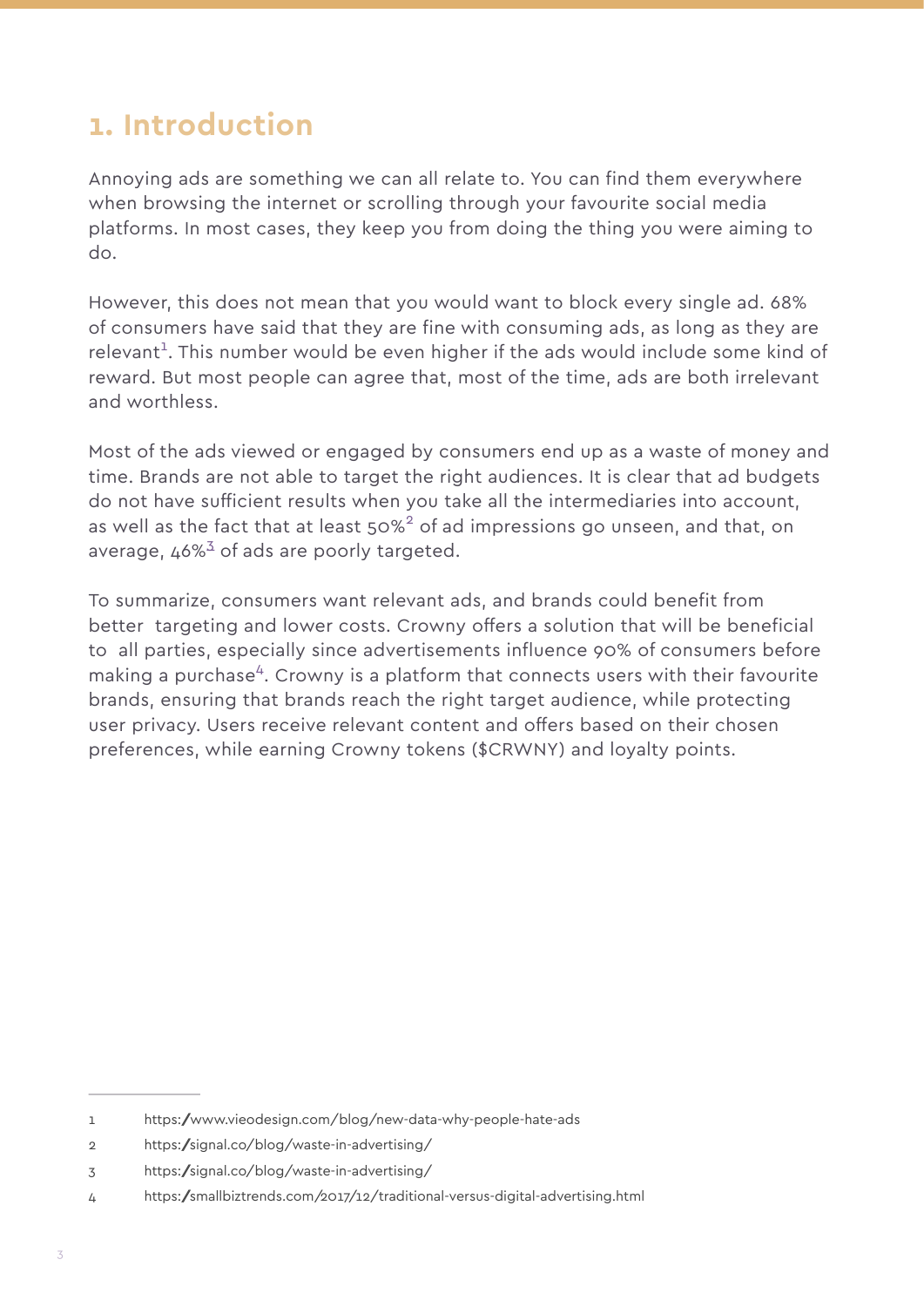## **2. The Crowny Platform**

Crowny has created a new platform within the world of advertising. A platform that will allow brands to create effective campaigns in order to reach audiences who are enticed to listen to their message. Users will be able to connect to their favourite brands through a smartphone application, without the risk of privacy breaches.

#### **What Crowny offers:**

- A smartphone app which enables users to specify their areas of interest and allows them to follow their favourite brands. This gives them control over the type of content and deals they wish to see, and when they want to see it.
- A secure and private experience via the anonymization of user data. The possibility to reach out to consumers in several ways, including push notifications, geofencing and QR codes. The supplied content also includes interactions and gamification elements. Consumers will be more engaged than ever, which in turn will improve the consumer-brand relationship.
- Users will always be rewarded. Not only through the offers they receive, but also for consuming content; paid with \$CRWNY tokens and brand loyalty points.

The biggest challenges of the advertising world include reduced exposure, increasing costs, and elusive audiences. We are solving these challenges with our platform.

Crowny offers a free loyalty system to small business owners, but the most interesting part is the \$CRWNY token. These rewards play a key role in the Crowny platform. Tokens can eventually be converted to (fiat) currencies, used to purchase products, or set aside as can be held in a wallet.

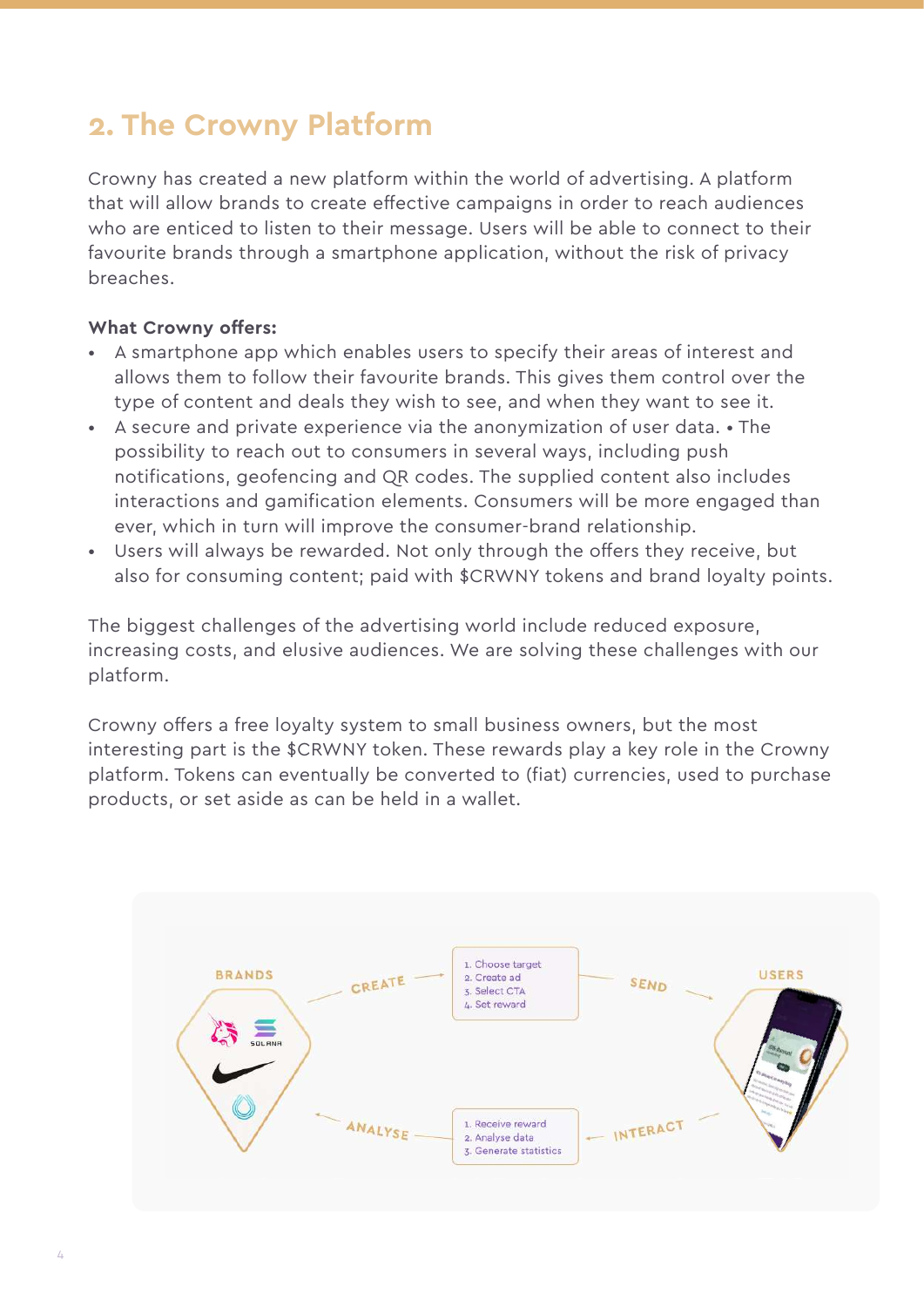## **2.1. How does it work?**

To use Crowny, companies will have to make an account on the platform. After completing the registration process, they are ready to make use of the loyalty system and/or start their first advertising campaign.

Our main priority is ease of use, and by using the loyalty system, one can find a very good example of this philosophy. The company can use the account they created to log in on a web app specifically made for the loyalty system. This app can be used to gift and redeem loyalty points via QR codes. This will be described in more detail in the next section.

Companies can log in into our 'Advertising Portal' to create an advertising campaign. Here, they will find all the features needed to create and launch a successful campaign. These features include (but are not limited to) real-time campaign overviews, data analysis tools, and preset campaigns based on the type of company/business. Just like the loyalty system, the 'Portal' is wrapped in an interface meant to be easy to use for even the least tech-savvy person. Section 2.3 will give an overview of the 'Portal' and the mechanisms involved.

## **2.2. Loyalty System**

The loyalty system Crowny offers to registered companies serves as a stepping stone for our advertising portal, but is nonetheless valuable for both companies and consumers. It provides companies a very easy way to incorporate a loyalty system into their business, completely free of charge.

The system is built on Solana and offers registered companies their own token program. These tokens will not have any value. The figure shown on the right shows our current development build of the loyalty system). We are working on extra features to create even more synergy with the rest of our platform, to be announced in the future.

Crowny works by using encrypted QR codes to perform the operations needed on the program. E.g. when a company wants to reward points to one of their customers, they fill the amount of tokens they want to mint, which in turn produces a QR code. This QR code can then be scanned with the mobile application.

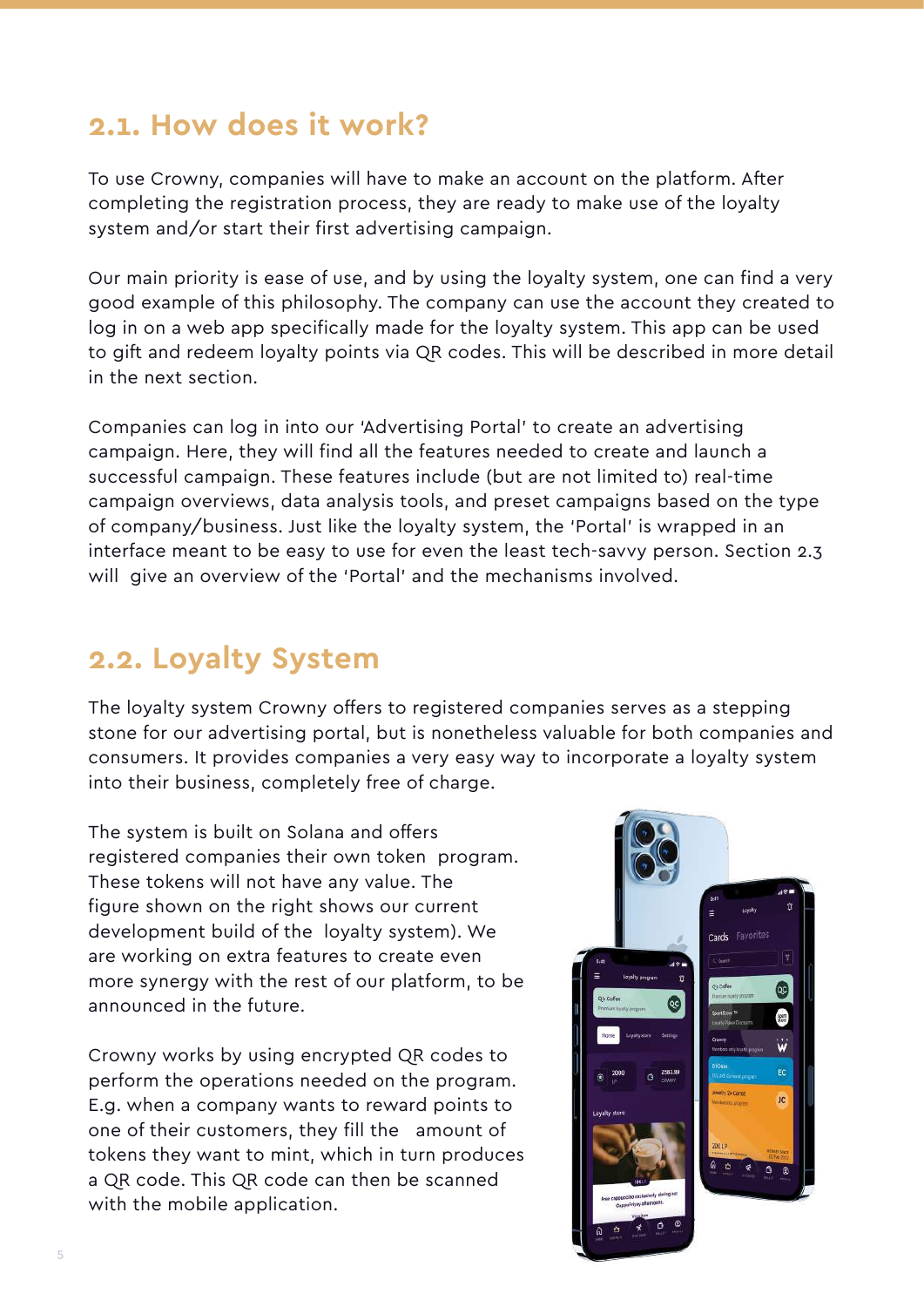Accepting points from a company through scanning will automatically create a token account for their token program. From that moment on, it will be shown in the loyalty section of the customers mobile application.

Redeeming points is effectively a burn instruction. This also produces a QR code that can be scanned. Because of the mint and burn mechanism of the system, the total supply of tokens/points reflect the amount of points in circulation.

Earlier we mentioned that the loyalty system serves as a stepping stone to our advertising portal. This becomes apparent when a company wants to send out a message to customers that they can get a certain product with a 50% discount if they redeem a certain amount of loyalty points. This message is only relevant for the people actually holding some loyalty tokens, meaning that the message will only be relevant for users on the Crowny platform. That is why a company using the loyalty system will be able to send messages to people holding their loyalty points.

## **2.3. Advertising Portal**

The main function of the portal is creating advertising campaigns and loyalty programs. To make everyone's lives easier, currencies are shown in both fiat and \$CRWNY.

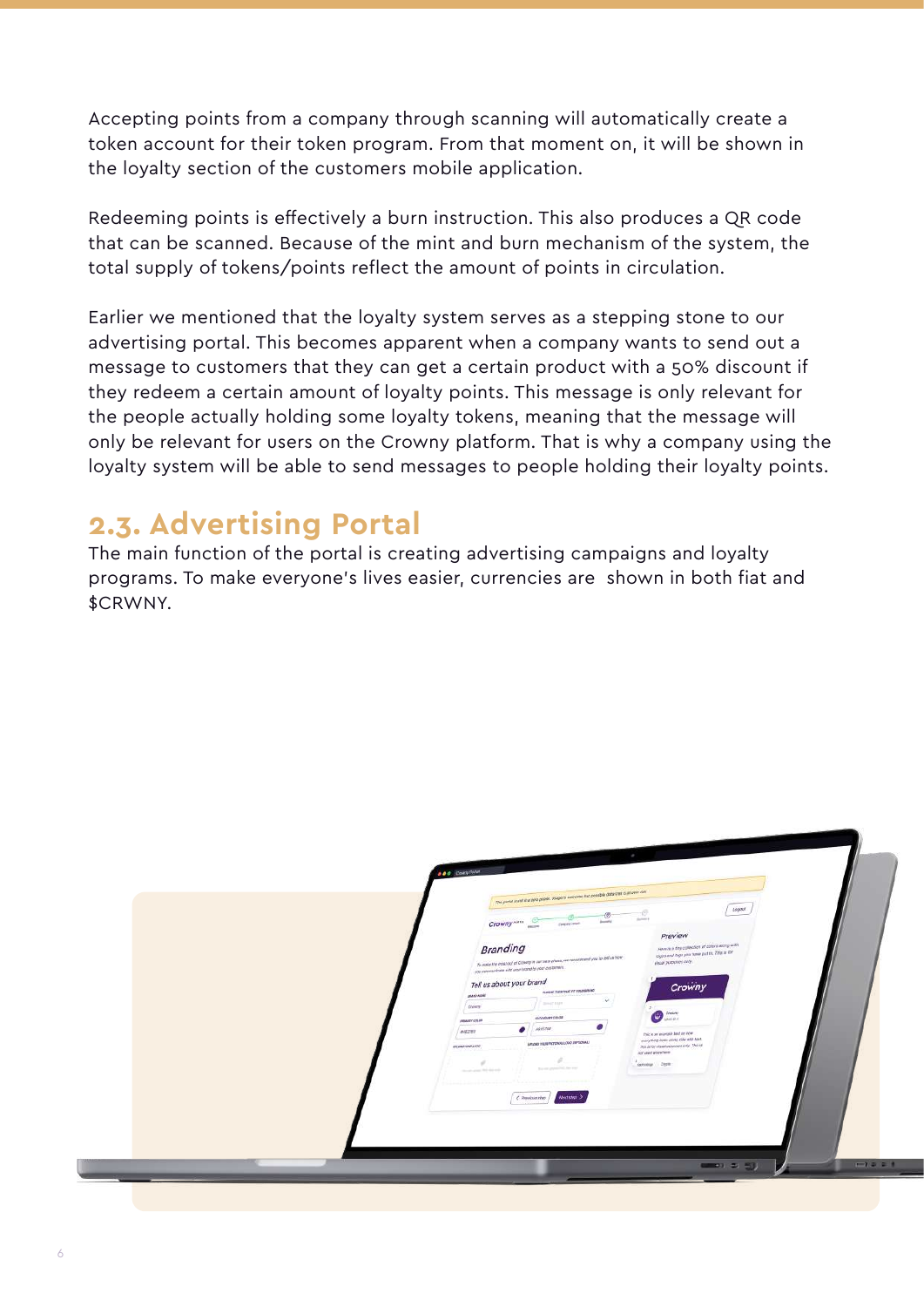### **2.3.1. Campaign Creation**

If a company decides to create a campaign, they start out by depositing money into their account. The company pays fiat which is used to buy \$CRWNY from the supply market. Note that our own reserves can be used to let brands try our platform by giving them \$CRWNY to start a campaign.

Campaign creation itself is very straightforward. Companies first set their target audience by selecting options such as gender, age range, and the preference categories they want to target. After finishing target audience selection, they will have to choose a starting date and how much \$CRWNY they want to allocate to this campaign. When everything is set, the company can check the campaign they have just created and attach one or more 'triggers'. These triggers include notifications, GPS fences, and QR codes and are the mechanisms that will actually interact with the consumer.

### **2.3.2. Trigger Selection**

Initially, there will be 3 different triggers. Even though they are different in functionality, the process of attaching each trigger to a campaign will be identical. The figure below shows an example of someone who has chosen the notification type trigger.

Notification and GPS triggers have extra values that have to be set. Because both the notification and GPS triggers will be communicated through a push notification, the message shown in the push notification will have to be supplied. The GPS type also requires to set up a geofence via a map interface.

After choosing the type of trigger, the WYSIWYG (what you see is what you get)

editor can be used to create the message that will be presented to the users of the mobile app. The company is then required to set the reward, with a set minimum (in development, we have been working with a \$0.20 minimum). Note that this minimum is set in fiat at the moment of creation.

The number of tokens rewarded for consuming the message will be calculated and will not change after creation. In case of an increase in value, the reward (in fiat) will be higher than initially set by the creator.

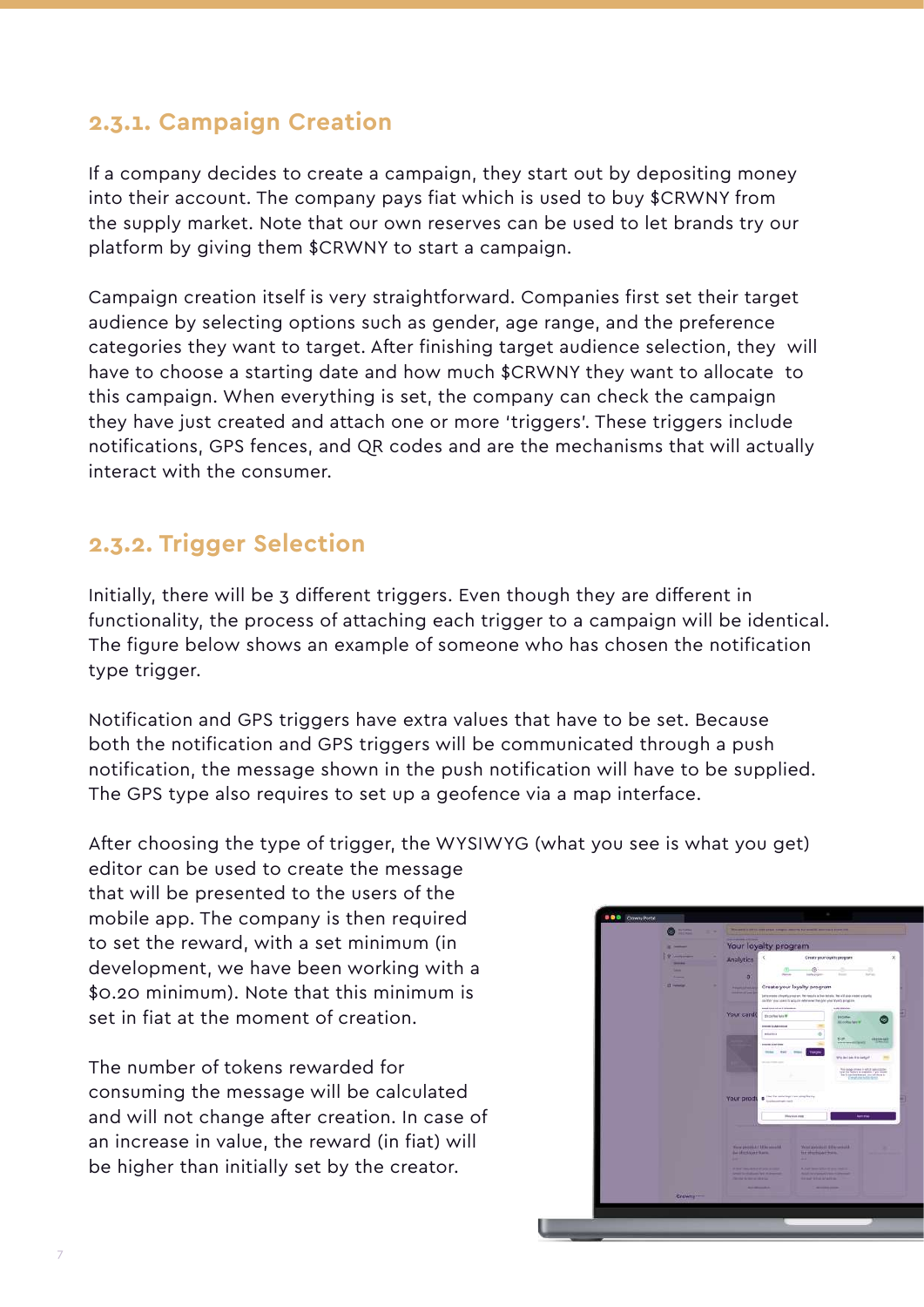The last part is attaching a follow-up interaction to the trigger. The options are visiting a website, watching a video, or navigation to a certain location (like the nearest store). Because completing this interaction will also be rewarded with tokens, setting a reward is also required.

All the tokens used for the triggers will be subtracted from the campaign's budget. Creating a trigger means that a part of the campaign's budget will be set as reserved, effectively locking the tokens until the trigger is either cancelled or expired. Crowny will also explore the option of letting brands create NFTs that will be rewarded to one of the users receiving their message.

## **2.4. Consumer Application**

Like companies, users start by creating an account. During the account creation process, users will be presented with the list of preferences they can choose from. After completing all of the steps, they are ready to start using Crowny.

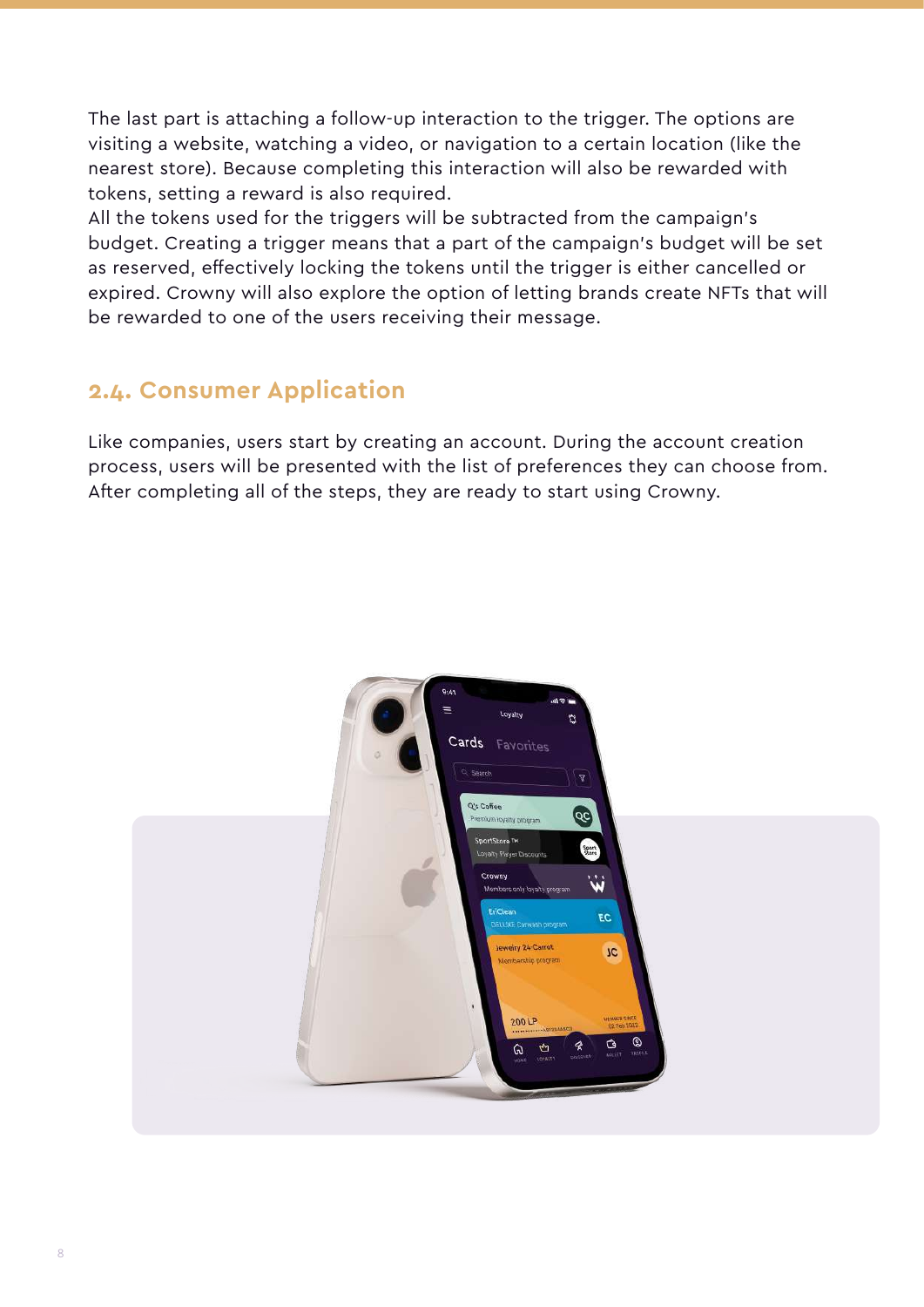

### **2.4.1. Settings**

Crowny has implemented features to give the users total control over what messages they will receive and the frequency those messages are sent with. One of these features is the ability to modify the frequency of each trigger type, including the possibility to turn them off completely. Users are also able to follow and/or block a single company, block a single advert from ever being repeated, and change their preferences at any time.

### **2.4.2. Wallets**

The app includes a wallet for \$CRWNY and the loyalty points the user has earned. Users will be able to swap \$CRWNY to fiat from within the app.

### **2.4.3. Rewards**

Whenever a user receives a message or completes a follow up, they will be presented with a reward in \$CRWNY and loyalty points.

### **2.4.4. Gamification**

By using GPS triggers (geofences) and QR codes, brands are able to create fun interactions for their community. We are developing features that will introduce more gamification elements into our platform. These features will be focused around gaining NFTs that will benefit a \$CRWNY holder and/or platform user. Details regarding these features will be released during a later stage.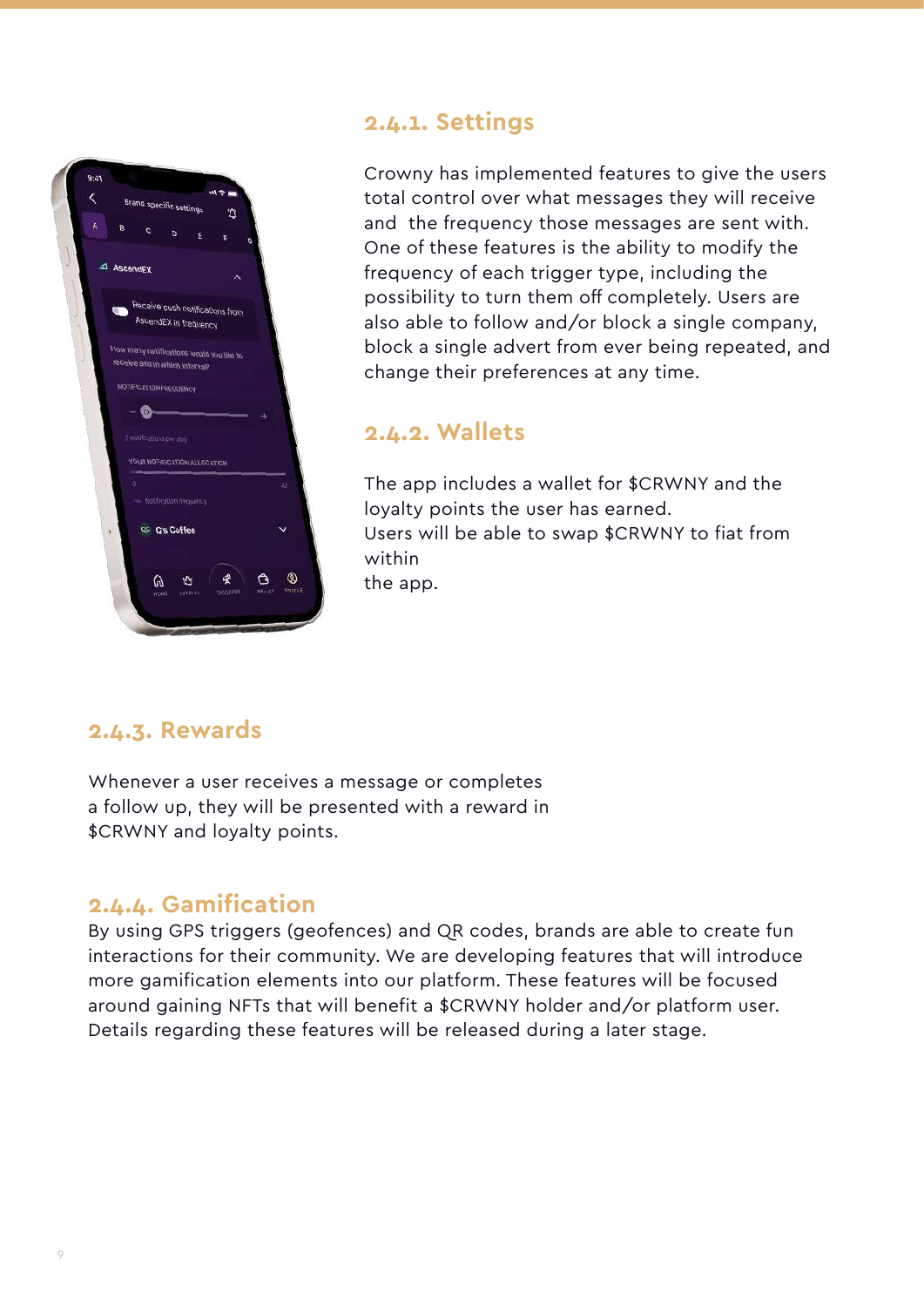## **3. The \$CRWNY Token**

The \$CRWNY token was originally launched on the Ethereum blockchain as an ERC-20 token but has been migrated to the Solana blockchain. The fast block times and low transaction costs of Solana make it very suitable for our platform. Crowny has developed the following token structure to serve both the platform users and the crypto community.

### **3.1. Services**

As stated in the previous chapter, the \$CRWNY token will be used by companies to pay for all the services they use on the platform. \$CRWNY can also be used to buy NFTs, coupons or other products in marketplaces, depending on the ongoing partnerships. These products will include products from companies active on our platform.

### **3.2. Providing Liquidity**

Liquidity will be crucial for the Crowny platform. Traditional companies will pay in fiat to get \$CRWNY and users will be able to swap their \$CRWNY to fiat. These mechanisms create a high demand for liquidity.

\$CRWNY holders are able to provide liquidity for CRWNY-RAY and CRWNY-USDC. They can then stake the received LP tokens for additional rewards. These rewards include \$CRWNY and RAY.

To keep liquidity healthy, we will make sure there will be continued incentivization of participating in liquidity provision mechanisms

### **3.2. Staking \$CRWNY**

The majority of our future user base will likely not have had any experience with crypto before. The staking of \$CRWNY will be something that is relatively easy to understand and will be available through our mobile application. The rewards gained for staking \$CRWNY will be similar to providing liquidity, but are vested over time.

This ensures a controlled supply and will act as a consistent incentivization for non-withdrawal and locking \$CRWNY in the platform. This will also increase the use of both our platform and mobile application, resulting in a larger user base by capitalizing on the time spent in the application.

### **3.3. NFTs**

Within the Crowny platform, NFTs will offer several functionality, including access to products from partners, increased yields, and collectibles. The exact details will be determined in the near future.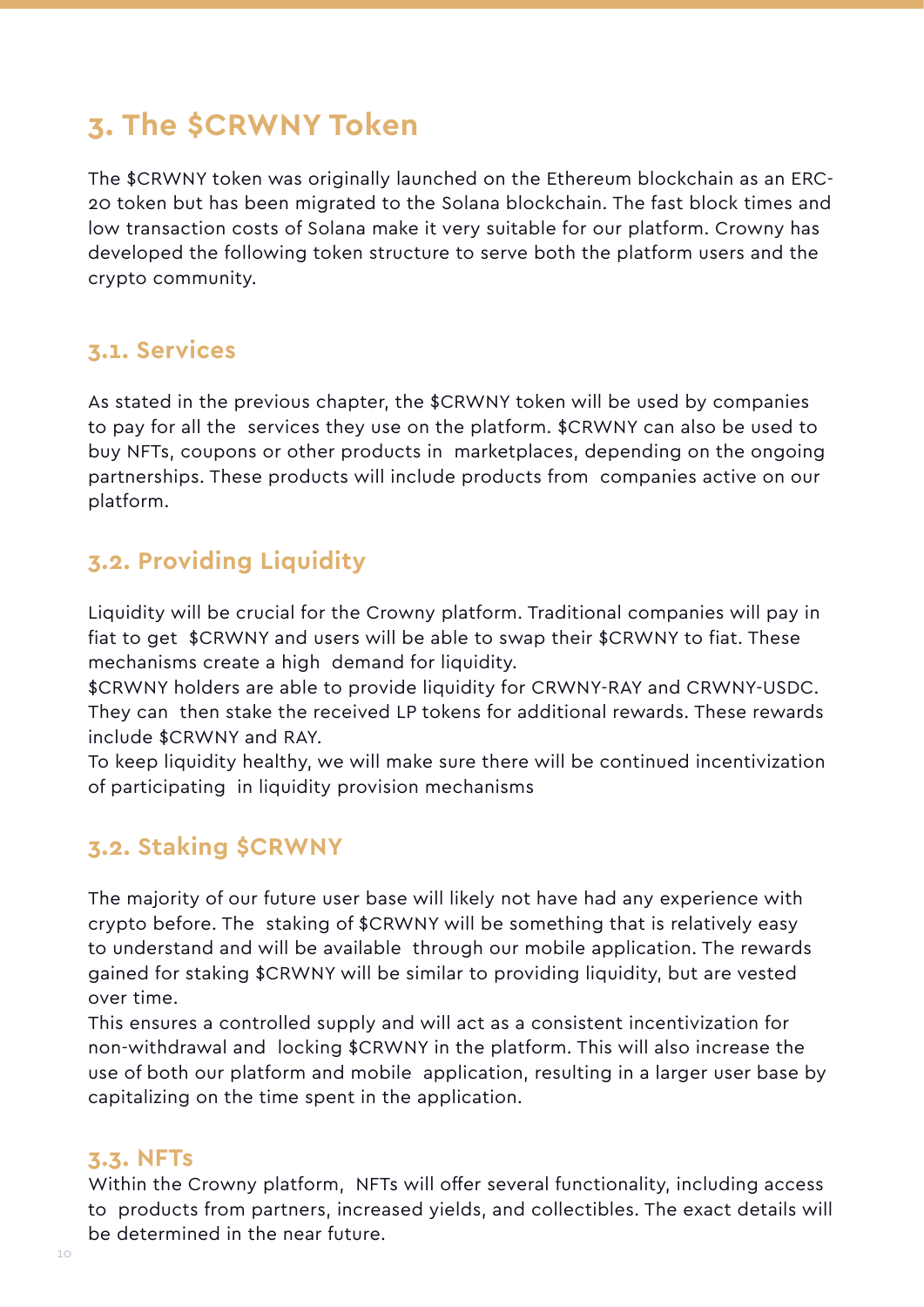## **4. Tokenomics**

### **Token model**



## **Token release schedule**



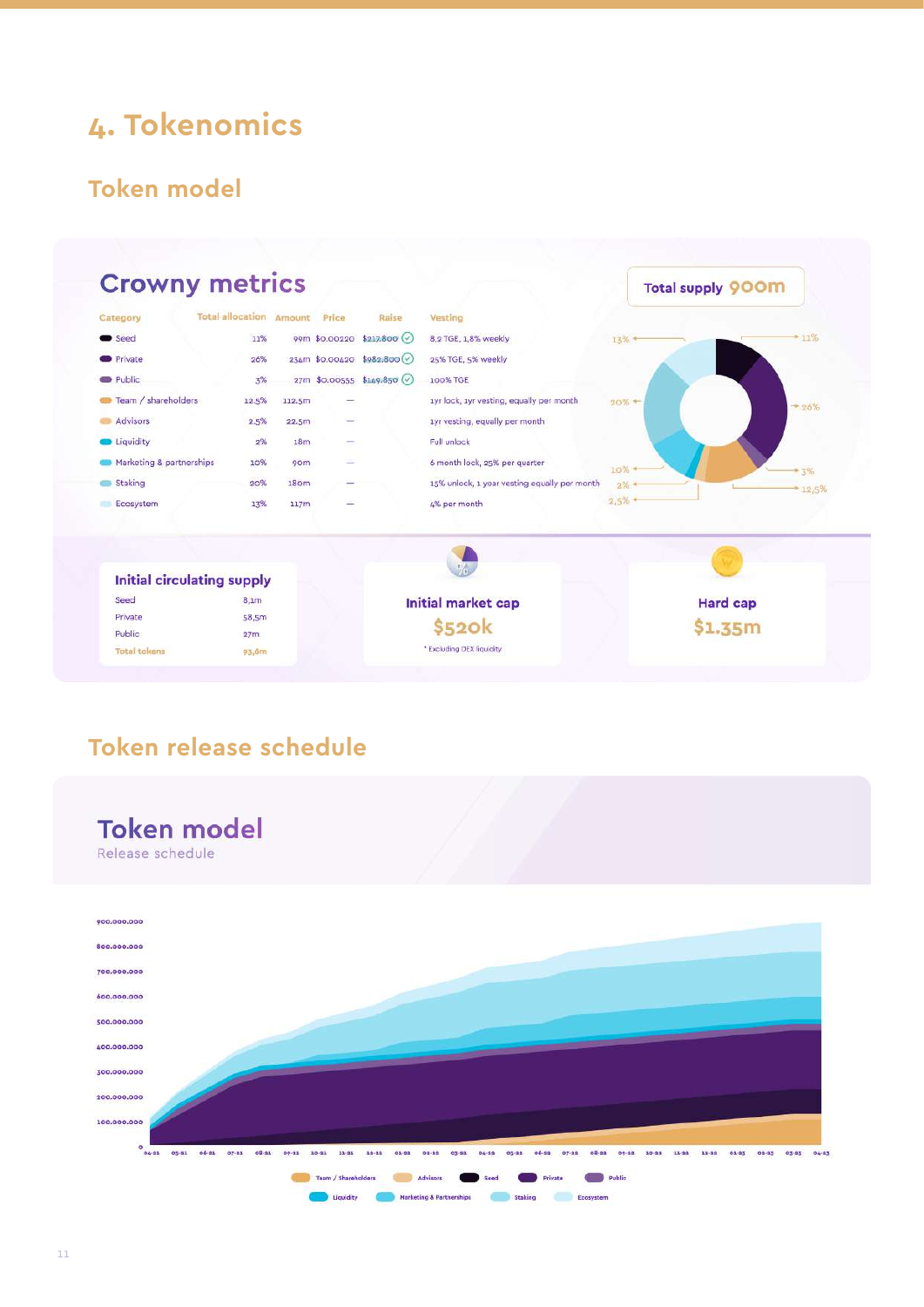## **5. Roadmap**

## Crowny roadmap

### $Q1$

### $Q2$

#### Migration from ERC-20 to Solana

- O On-chain wallet holders
- AscendEX

#### App development

- ◯ Wallet functionalities for loyalty partners
- ⊙ Wallet functionalities to earn \$CRWNY
- $\odot$  Discover functionalities for users to find brands

#### Portal development

 $\odot$  Beta trials with the first partners

#### App

- $\oslash$  Launch wallet functionalities
- O Official launch Crowny App in Google Play and App Store
- O Launch discover functionalities for finding brands

#### Portal

#### O Official launch Crowny Portal

- $O$  Launch subscription packages
- O Onboard the first B2B clients
- O Start development white label format

#### Website

⊙ Launch new Crowny website for B2B and B2C

## Q3

#### App

- O Focus on adoption of the Crowny App
- O Improvement of current functionalities with a focus on UI/UX
- O Adopting more crypto functionalities and payment solutions

#### Portal

- Accelerating growth of B2B clients
- O Improvement of functionalities and fine-tuning subscription packages
- $O$  New features such as e-commerce plugins, analytical tools and optimised dashboard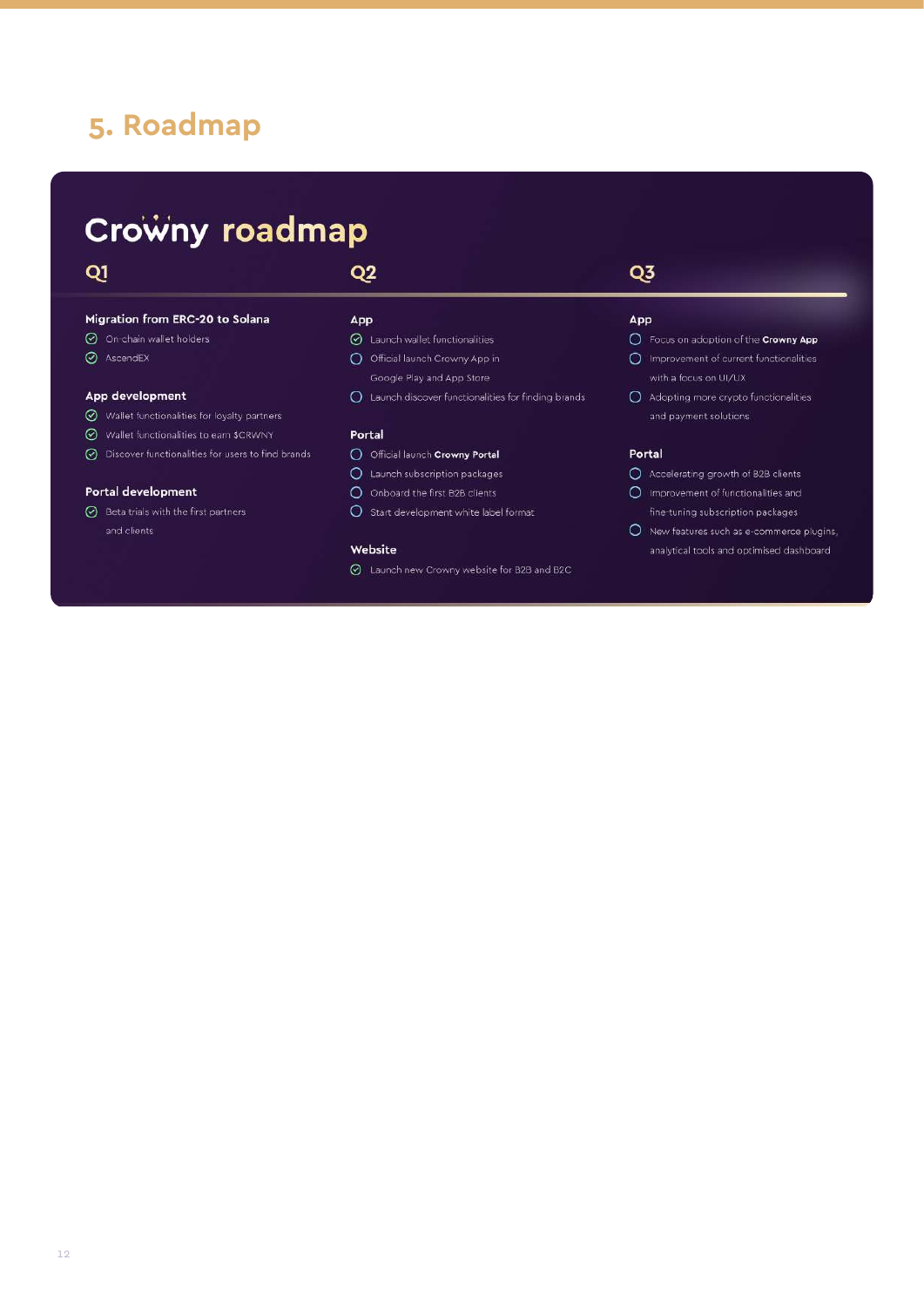## **6. Team**



### **Quincy Dagelet**

#### **Chief Executive Officer**

Co-founder of Stagemarkt, the biggest internship application in the Netherlands. Did online marketing for several companies and invested in MrFriendly. Also an early cryptocurrency adopter and public speaker.



### **Mark Vlems Chief Operations Officer**

30+ years experience in IT. Created the interactive media platform of TwinSight Media and held senior positions or functioned as CTO for multiple companies..



#### **Stephano Hondeveld Chief Technology Officer**

Full stack developer. Built several applications and platforms with focus on tools and interactive software systems within the advertising industry.



## **Jasper Rynders**

#### **Chief Commercial Officer**

Commercial manager with years of experience in IT and Telecom. Holds various supervisory directorships at companies related to crypto, blockchain, IT sales and innovation.



**Djilano Smit Lead Front-end Developer**



**Ahmed Aarbaj Lead Designer**



**Dave Dragt Designer**



**Inna Halahuz Marketeer & BD**



**Eric Liefting Online Marketeer**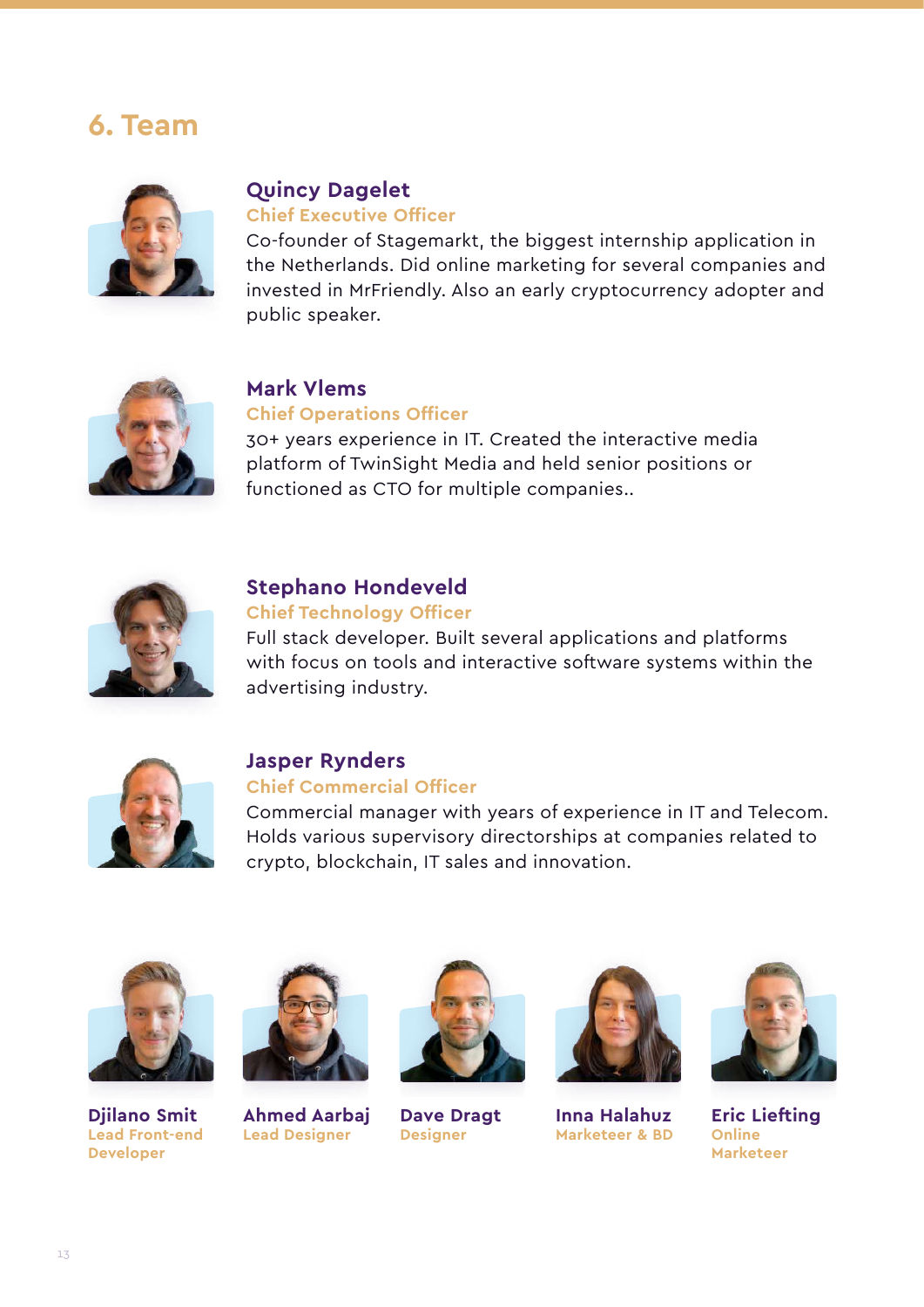

























# ZOKYO.